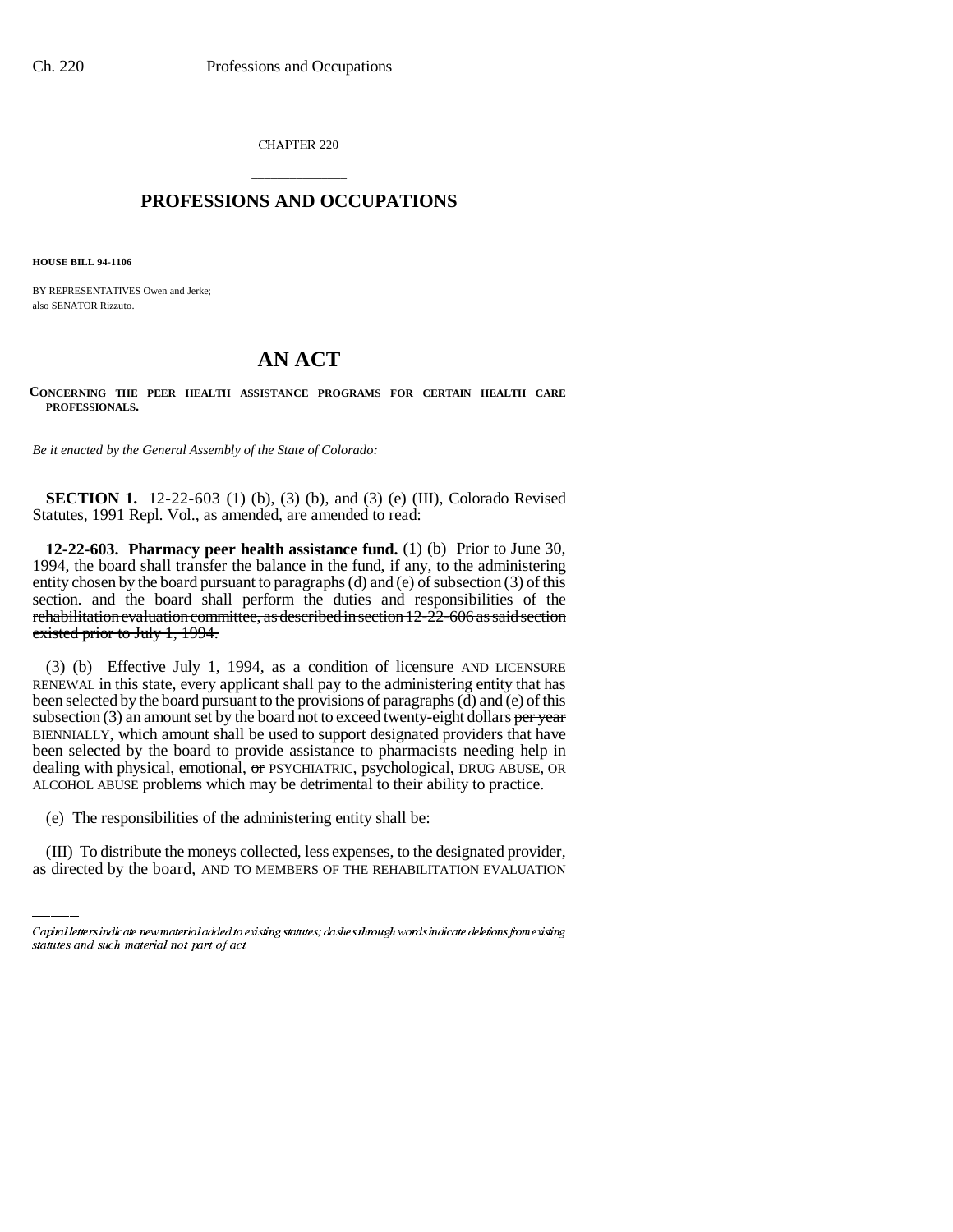COMMITTEE, PURSUANT TO SECTION 12-22-606 (3);

**SECTION 2.** 12-22-606 (3) and (4), Colorado Revised Statutes, 1991 Repl. Vol., as amended, are amended to read:

**12-22-606. Rehabilitation evaluation committee - created - repeal.** (3) (a) (I) Rehabilitation evaluation committee members shall be reimbursed from the pharmacy peer health assistance fund created in section 12-22-603 for actual and necessary expenses incurred in the performance of their duties under this section and shall be paid from such fund only for time actually spent in the performance of duties under this section in the same manner and at the same rate of per diem compensation or percentage thereof as provided by law for members of boards or commissions within the division of registrations in the department of regulatory agencies as provided in section 24-34-102 (13), C.R.S.

(II) THIS PARAGRAPH (a) IS REPEALED, EFFECTIVE JULY 1, 1994.

(b) EFFECTIVE JULY 1,1994, REHABILITATION EVALUATION COMMITTEE MEMBERS SHALL BE REIMBURSED FROM FUNDS COLLECTED BY THE ADMINISTERING ENTITY PURSUANT TO SECTION 12-22-603 (3) (e), FOR ACTUAL AND NECESSARY EXPENSES INCURRED IN THE PERFORMANCE OF THEIR DUTIES UNDER THIS SECTION AND SHALL BE PAID FROM SUCH FUND ONLY FOR TIME ACTUALLY SPENT IN THE PERFORMANCE OF DUTIES UNDER THIS SECTION IN THE SAME MANNER AND AT THE SAME RATE OF PER DIEM COMPENSATION OR PERCENTAGE THEREOF AS PROVIDED BY LAW FOR MEMBERS OF BOARDS OR COMMISSIONS WITHIN THE DIVISION OF REGISTRATIONS IN THE DEPARTMENT OF REGULATORY AGENCIES AS PROVIDED IN SECTION 24-34-102 (13), C.R.S.

(4) This section is repealed, effective July 1, 1994.

**SECTION 3.** 12-38-131 (4), (5), (7) (a), and (7) (c), Colorado Revised Statutes, 1991 Repl. Vol., are amended to read:

**12-38-131. Nursing peer health assistance diversion program.** (4) **Nursing peer health assistance diversion fund - designation as provider.** (a) There is hereby created in the state treasury the nursing peer health assistance diversion fund. The fund shall consist of moneys collected by the board and required to be credited to the fund pursuant to paragraph (c) of this subsection (4). Any interest earned on the investment of moneys in the fund shall be credited at least annually to said fund. PRIOR TO JUNE 30, 1995, THE STATE TREASURER SHALL TRANSFER ANY UNEXPENDED AND UNENCUMBERED BALANCE IN THE FUND, IF ANY, TO THE ADMINISTERING ENTITY CHOSEN BY THE BOARD PURSUANT TO PARAGRAPHS (f) AND (g) OF THIS SUBSECTION  $(4).$ 

(b) It is the intent of the general assembly that the costs of educational and intervention services, services related to the identification of physical, emotional, PSYCHIATRIC, or psychological problems, and the referral to and monitoring and evaluation of treatment of the nurse participant in the nursing peer health assistance diversion program, including reimbursements to committee members pursuant to paragraph (c) of subsection (7) of this section, shall be borne by fees assessed by the board and paid by nursing licensees; except that the cost of treatment shall be the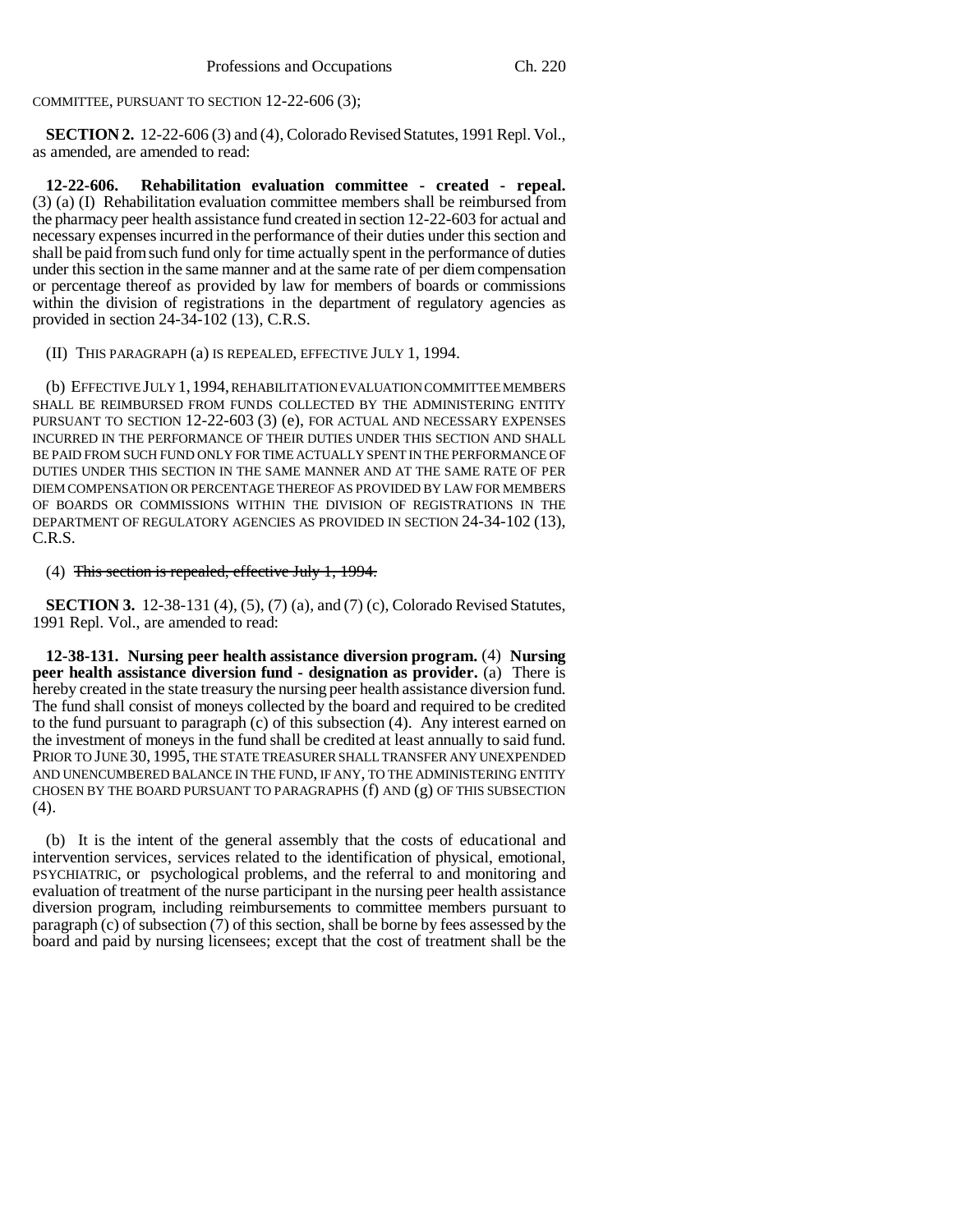## Ch. 220 Professions and Occupations

responsibility of the nurse participant. No moneys shall be appropriated from the general fund for payment of any expenses incurred under this section, and no such expenses of this program shall be charged against the state. Moneys in the fund shall be subject to annual appropriation by the general assembly to the board to be used for the purposes described in this section.

(b.5) EFFECTIVE JULY 1, 1995, THE NURSING PEER HEALTH ASSISTANCE DIVERSION FUND SHALL BE TERMINATED AND ANY UNEXPENDED AND UNENCUMBERED BALANCE IN THE FUND SHALL BE TRANSFERRED PRIOR TO JUNE 30, 1995, TO AN ADMINISTERING ENTITY SELECTED BY THE BOARD. THE ADMINISTERING ENTITY SHALL ADMINISTER THE PROGRAM FUNDS OF BOARD SELECTED DESIGNATED PROVIDERS, AND THE FISCAL YEAR BEGINNING JULY 1,1994, SHALL BE USED BY THE DEPARTMENT OF REGULATORY AGENCIES AS A TRANSITION YEAR TO PLAN FOR THE TRANSFER OF RESPONSIBILITIES OF THE PROGRAM.

(c) (I) Any nursing licensee, when renewing a license, registration, certificate, or other authority to practice, pursuant to this article in the year 1989 or 1990, shall pay, in addition to any application or renewal fee, an additional fee of ten dollars. For applications or renewals in the year 1991 and in each year thereafter, such additional fee shall be paid biennially and shall be in an amount established by the board, but in no case shall such additional fee exceed twenty dollars per nursing licensee for each application or renewal. Any additional fees collected pursuant to this paragraph (c) shall be transmitted to the state treasurer, who shall credit the same to the nursing peer health assistance diversion fund. The board shall annually review and if necessary revise such additional fee credited to the nursing peer health assistance diversion fund.

(II) THIS PARAGRAPH (c) IS REPEALED, EFFECTIVE JUNE 30, 1995.

(d) EFFECTIVE JULY 1, 1995, AS A CONDITION OF LICENSURE IN THIS STATE, EVERY APPLICANT SHALL PAY TO THE ADMINISTERING ENTITY THAT HAS BEEN SELECTED BY THE BOARD PURSUANT TO THE PROVISIONS OF PARAGRAPHS (f) AND (g) OF THIS SUBSECTION (4), AN AMOUNT SET BY THE BOARD NOT TO EXCEED TWENTY-EIGHT DOLLARS PER NURSING LICENSEE FOR EACH RENEWAL, WHICH AMOUNT SHALL BE USED TO SUPPORT DESIGNATED PROVIDERS THAT HAVE BEEN SELECTED BY THE BOARD TO PROVIDE ASSISTANCE TO NURSES NEEDING HELP IN DEALING WITH PHYSICAL, PSYCHIATRIC, PSYCHOLOGICAL, OR EMOTIONAL PROBLEMS OR EXCESSIVE ALCOHOL OR DRUG USE OR ADDICTION WHICH MAY BE DETRIMENTAL TO THEIR ABILITY TO PRACTICE NURSING.

(e) AT LEAST BIENNIALLY, THE BOARD SHALL SELECT ONE OR MORE PEER HEALTH ASSISTANCE PROGRAMS AS DESIGNATED PROVIDERS TO ASSIST NURSING LICENSEES EXPERIENCING IMPAIRED PRACTICE. TO BE ELIGIBLE TO BE SELECTED AS A DESIGNATED PROVIDER, A PEER HEALTH ASSISTANCE ORGANIZATION'S PROGRAM SHALL MEET THE CRITERIA ESTABLISHED BY THE BOARD THROUGH RULE. STANDARDS FOR SUCH CRITERIA SHALL INCLUDE:

(I) THAT THE PROGRAM PROVIDE SERVICES THAT ASSIST NURSING LICENSEES WHO ARE EXPERIENCING IMPAIRED PRACTICE DUE TO PHYSICAL, PSYCHIATRIC, PSYCHOLOGICAL, OR EMOTIONAL PROBLEMS OR EXCESSIVE ALCOHOL OR DRUG USE OR ADDICTION;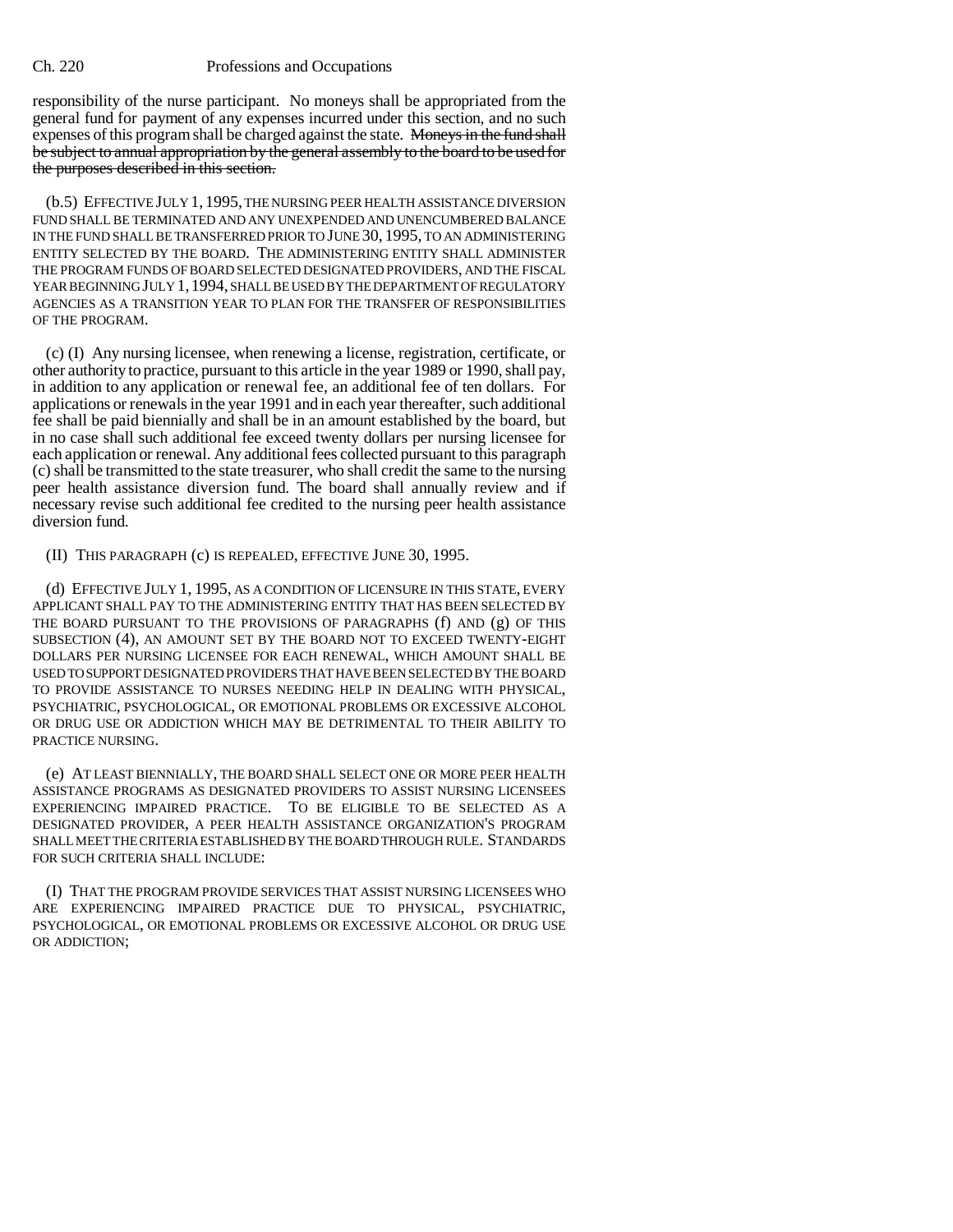(II) THAT THE PROGRAM PROVIDE THE FOLLOWING: REFERRALS FOR EVALUATION AND TREATMENT OF PHYSICAL, PSYCHIATRIC, PSYCHOLOGICAL, OR EMOTIONAL PROBLEMS OR EXCESSIVE ALCOHOL OR DRUG USE OR ADDICTION; MUTUAL HELP GROUPS; POSTTREATMENT MONITORING AND SUPPORT FOR AN APPROPRIATE PERIOD; INTERVENTION SERVICES; EDUCATIONAL PROGRAMS CONCERNING IMPAIRED PRACTICE ISSUES FOR HEALTH CARE FACILITIES AND PERSONNEL; ASSISTANCE TO AND COUNSELING FOR NURSING LICENSEES WHICH IS AVAILABLE TWENTY-FOUR HOURS PER DAY; AND CASE-FINDING AND OUTREACH SERVICES;

(III) THAT THE PROGRAM REQUIRE A NURSING LICENSEE TO ENTER INTO A WRITTEN AGREEMENT SETTING FORTH CONDITIONS FOR THE LICENSEE TO BE A PARTICIPANT; SET FORTH SPECIFIC REQUIREMENTS AND GOALS TO BE MET BY THE PARTICIPANT, INCLUDING THE CONDITIONS UNDER WHICH THE PROGRAM WILL BE SUCCESSFULLY COMPLETED OR TERMINATED; AND REQUIRE THAT PARTICIPANTS BE NOTIFIED AT THE TIME THE PROGRAM IS BEGUN THAT A FAILURE TO COMPLY WITH SUCH REQUIREMENTS WILL BE REPORTED TO THE BOARD;

(IV) THAT THE PROGRAM PROVIDE THE COMMITTEE AND THE BOARD WITH PERIODIC REPORTS CONTAINING ANONYMOUS DEMOGRAPHIC INFORMATION ABOUT THE PROGRAM'S PARTICIPANTS AND WRITTEN REPORTS ON THE OVERALL OPERATION OF THE PROGRAM AND ON EACH PARTICIPANT'S PROGRESS. ANY REPORTS CONCERNING INDIVIDUAL PARTICIPANTS SHALL BE CONFIDENTIAL, AND FOLLOWING COMPLETION OF THE PROGRAM, A PARTICIPANT'S RECORDS WILL BE MAINTAINED FOR A PERIOD OF THREE YEARS, AT WHICH TIME SUCH RECORDS SHALL BE DESTROYED.

(V) THAT THE PROGRAM IS STAFFED PRIMARILY BY PROFESSIONAL NURSES;

(VI) THAT THE ORGANIZATION BE CAPABLE OF MAKING REFERRALS TO QUALIFIED TREATMENT CENTERS, INSTITUTIONS, OR THERAPISTS WHO ARE PROPERLY ACCREDITED, LICENSED, OR CERTIFIED.

(f) THE ADMINISTERING ENTITY SHALL BE A QUALIFIED, NONPROFIT PRIVATE FOUNDATION THAT IS QUALIFIED UNDER SECTION 501 (c) (3) OF THE FEDERAL "INTERNAL REVENUE CODE OF 1986", AS AMENDED, AND SHALL BE DEDICATED TO PROVIDING SUPPORT FOR CHARITABLE, EDUCATIONAL, AND SCIENTIFIC PURPOSES THAT ARE RELATED TO NURSING, NURSING EDUCATION, HEALTH-RELATED PROJECTS, RESEARCH AND SCIENCE, AND OTHER CHARITABLE PURPOSES TO ENHANCE THE NURSING PROFESSION.

(g) THE RESPONSIBILITIES OF THE ADMINISTERING ENTITY SHALL BE TO:

(I) COLLECT THE REQUIRED ANNUAL PAYMENTS;

(II) VERIFY TO THE BOARD, IN A MANNER ACCEPTABLE TO THE BOARD, THE NAMES OF ALL NURSE APPLICANTS WHO HAVE MET THE DESIGNATED PROVIDER'S FEE REQUIREMENTS;

(III) DISTRIBUTE THE MONEYS COLLECTED, LESS EXPENSES, TO THE DESIGNATED PROVIDER, AS DIRECTED BY THE BOARD;

(IV) PROVIDE AN ANNUAL ACCOUNTING TO THE BOARD OF ALL AMOUNTS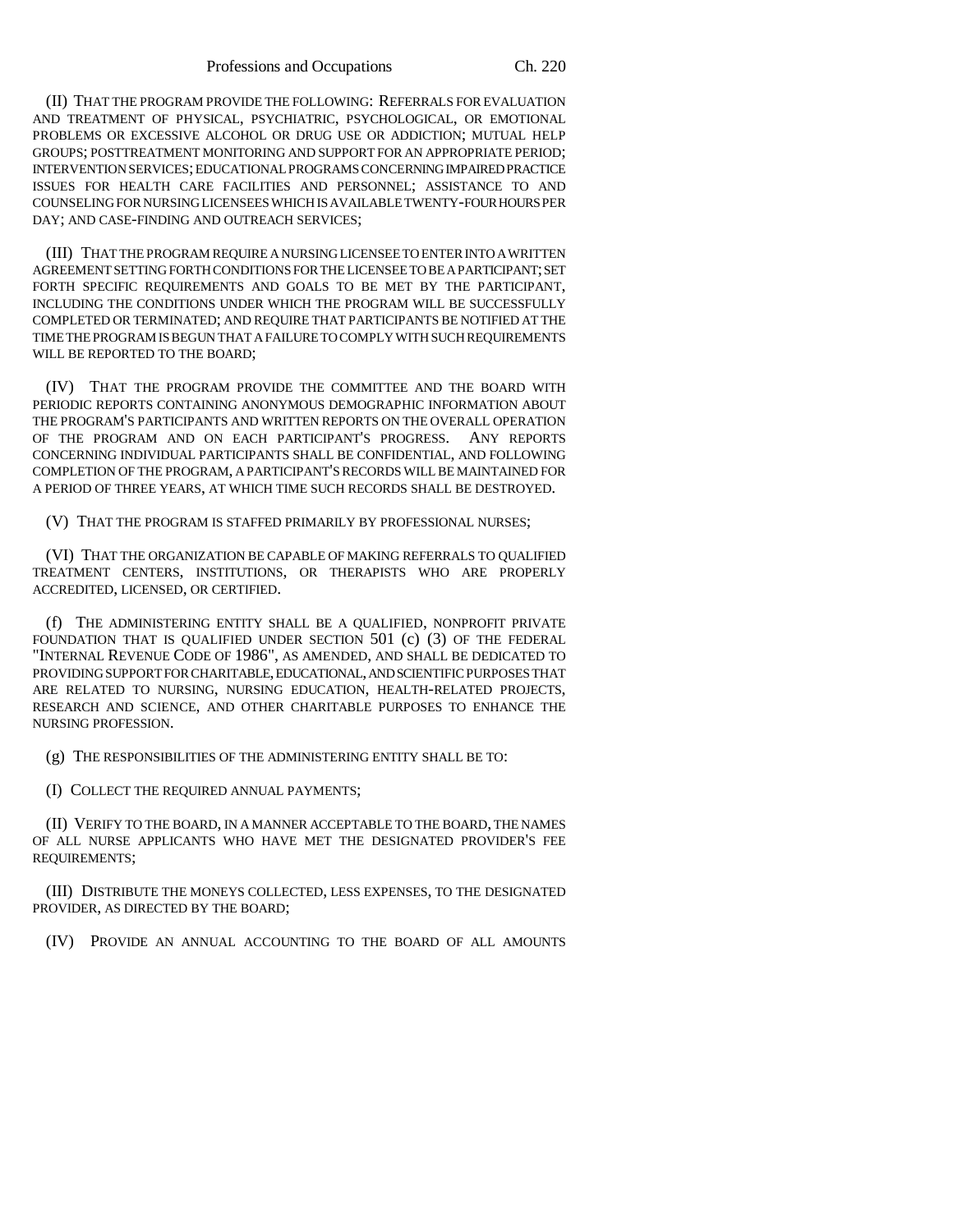## Ch. 220 Professions and Occupations

COLLECTED, EXPENSES INCURRED, AND AMOUNTS DISBURSED; AND

(V) POST A SURETY PERFORMANCE BOND IN AN AMOUNT SPECIFIED BY THE BOARD TO SECURE PERFORMANCE UNDER THE REQUIREMENTS OF THIS SECTION. THE ADMINISTERING ENTITY MAY RECOVER THE ACTUAL ADMINISTRATIVE COSTS INCURRED IN PERFORMING ITS DUTIES UNDER THIS SECTION IN AN AMOUNT NOT TO EXCEED TEN PERCENT OF THE TOTAL AMOUNT COLLECTED. THE BOARD SHALL ADJUST THE FEE REQUIRED IN PARAGRAPH (d) OF THIS SUBSECTION (4) TO PROVIDE FOR THESE ADMINISTRATIVE COSTS AND TO CONTINUE ADEQUATE FUNDING TO THE DESIGNATED PROVIDERS.

(5) (a) **Eligibility for awards - nursing peer health assistance organization.**  $(a)$  (I) At least biennially, the board shall make awards following state purchasing rules from the nursing peer health assistance diversion fund to one or more recognized peer health assistance organizations assisting nursing licensees experiencing impaired practice.

 $\overline{(b)}$  (II) To be eligible to receive an award under this section, a peer health assistance organization's program shall meet the criteria established by the board through rule and regulation. Standards for such criteria shall include:

 $(H)$  (A) That the program of the peer health assistance organization provides services that assist nursing licensees experiencing impaired practice due to PHYSICAL, psychiatric, psychological, or emotional problems or with excessive alcohol or drug use or addiction;

 $(H)$  (B) That the program of the peer health assistance organization provides the following: Referrals for evaluation and treatment of PHYSICAL, psychiatric, psychological, or emotional problems or excessive alcohol or drug use or addiction; mutual help groups; posttreatment monitoring and support for an appropriate period; intervention services; educational programs concerning impaired practice issues for health care facilities and personnel; assistance to and counseling for nursing licensees that are available twenty-four hours per day; and case-finding and outreach services;

 $(HH)$  (C) That the program of the peer health assistance organization requires a nursing licensee to enter into a written agreement setting forth the following conditions in order for the licensee to be a participant: Specific requirements and goals to be met by the participant, including the conditions under which the program will be successfully completed or terminated; and that a participant will be notified at the time the program is begun that a failure to comply with such requirements will be reported to the board and the committee;

 $(HV)$  (D) That the program of the peer health assistance organization provides the committee with periodic reports containing anonymous demographic information about the program's participants and written reports on the overall operation of the program and on each participant's progress. Any reports concerning individual participants shall be confidential, and, following completion of the program, a participant's records will be maintained for a period of three years, at which time such records shall be destroyed.

 $(\forall)$  (E) That the program of the peer health assistance organization is staffed